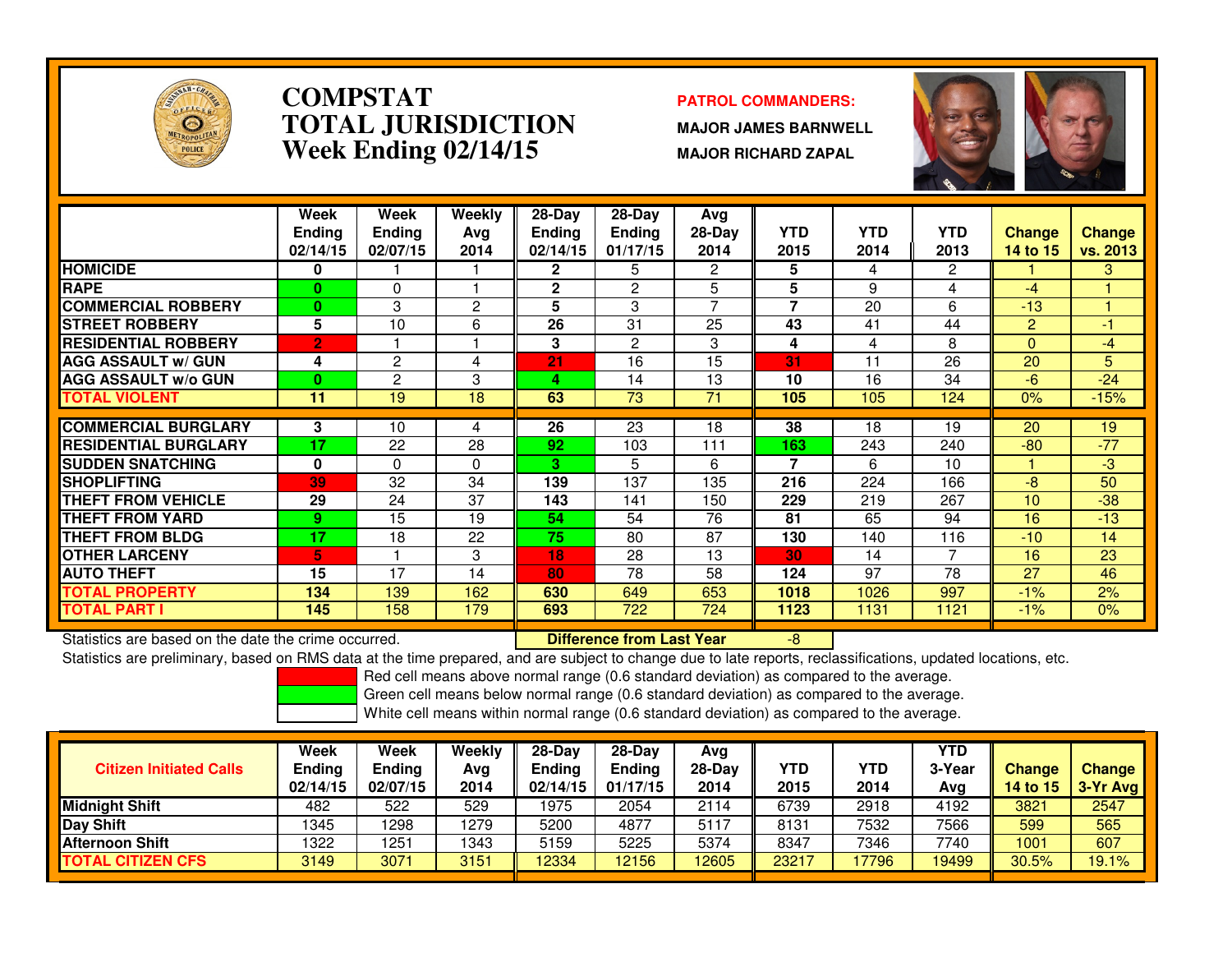

# **COMPSTAT PRECINCT COMMANDER: WEST CHATHAM PRECINCTWeek Ending 02/14/15**

**CAPT. CHARLES HALL**



|                             | Week           | Week           | Weekly         | $28 - Day$     | $28 - Day$     | Avg            |                |                |            |                |                |
|-----------------------------|----------------|----------------|----------------|----------------|----------------|----------------|----------------|----------------|------------|----------------|----------------|
|                             | <b>Ending</b>  | <b>Ending</b>  | Avg            | <b>Ending</b>  | <b>Ending</b>  | $28-Day$       | <b>YTD</b>     | <b>YTD</b>     | <b>YTD</b> | <b>Change</b>  | <b>Change</b>  |
|                             | 02/14/15       | 02/07/15       | 2014           | 02/14/15       | 01/17/15       | 2014           | 2015           | 2014           | 2013       | 14 to 15       | vs. 2013       |
| <b>HOMICIDE</b>             | 0              | $\Omega$       | $\Omega$       | 0              |                | 0              | 0              | 0              | $\Omega$   | $\mathbf{0}$   | $\mathbf{0}$   |
| <b>RAPE</b>                 | 0              | $\Omega$       | $\Omega$       | 0              | $\overline{2}$ |                | $\mathbf{2}$   | 3              | $\Omega$   | -1             | 2              |
| <b>COMMERCIAL ROBBERY</b>   | $\bf{0}$       |                | $\Omega$       | $\overline{2}$ | $\Omega$       |                | $\mathbf{2}$   | 3              |            | -1             |                |
| <b>STREET ROBBERY</b>       | $\bf{0}$       | $\Omega$       |                |                | 4              | 3              | 4              | 3              | 10         |                | $-6$           |
| <b>RESIDENTIAL ROBBERY</b>  | $\bf{0}$       |                | $\Omega$       |                |                |                | $\mathbf{2}$   | $\overline{2}$ |            | $\Omega$       |                |
| <b>AGG ASSAULT w/ GUN</b>   | $\bf{0}$       |                | 0              |                | 5              |                | 4              | 0              | 3          | $\overline{4}$ |                |
| <b>AGG ASSAULT w/o GUN</b>  | $\bf{0}$       |                | $\Omega$       |                | 3              | $\overline{2}$ | $\mathbf{2}$   |                |            |                |                |
| <b>TOTAL VIOLENT</b>        | $\bf{0}$       | $\overline{4}$ | $\overline{2}$ | 6              | 16             | 9              | 16             | 12             | 16         | 33%            | $0\%$          |
|                             |                |                |                |                |                |                |                |                |            |                |                |
| <b>COMMERCIAL BURGLARY</b>  | $\mathbf{2}$   | 3              |                | 6              | 9              | 4              | 13             | 2              | 4          | 11             | 9              |
| <b>RESIDENTIAL BURGLARY</b> | $\overline{7}$ | 8              | 5              | 21             | 15             | 21             | 33             | 41             | 47         | $-8$           | $-14$          |
| <b>SUDDEN SNATCHING</b>     | $\bf{0}$       | $\Omega$       | $\Omega$       |                | $\Omega$       |                |                | $\Omega$       | $\Omega$   |                |                |
| <b>SHOPLIFTING</b>          | 5              | 4              | 5              | 17             | 21             | 19             | 26             | 31             | 21         | $-5$           | 5              |
| <b>THEFT FROM VEHICLE</b>   | 5              | 6              | 6              | 19             | 23             | 26             | 33             | 37             | 38         | -4             | $-5$           |
| <b>THEFT FROM YARD</b>      | $\mathbf 2$    | $\overline{2}$ | 3              | 9              | 13             | 12             | 16             | 21             | 14         | $-5$           | $\overline{2}$ |
| <b>THEFT FROM BLDG</b>      |                | 3              | 3              | 10             | 13             | 13             | 22             | 22             | 17         | $\Omega$       | 5              |
| <b>OTHER LARCENY</b>        |                | $\Omega$       |                | 3              | 11             | 3              | $\overline{9}$ | $\overline{c}$ | $\Omega$   | $\overline{7}$ | 9              |
| <b>AUTO THEFT</b>           | 5              | 5              | 3              | 19             | 20             | 12             | 29             | 17             | 10         | 12             | 19             |
| <b>TOTAL PROPERTY</b>       | 28             | 31             | 28             | 105            | 125            | 111            | 182            | 173            | 151        | 5%             | 21%            |
| <b>TOTAL PART I</b>         | 28             | 35             | 30             | 111            | 141            | 121            | 198            | 185            | 167        | 7%             | 19%            |

Statistics are based on the date the crime occurred. **Difference from Last Year**  <sup>13</sup>Statistics are preliminary, based on RMS data at the time prepared, and are subject to change due to late reports, reclassifications, updated locations, etc.

Red cell means above normal range (0.6 standard deviation) as compared to the average.

Green cell means below normal range (0.6 standard deviation) as compared to the average.

| <b>Citizen Initiated Calls</b> | Week<br><b>Ending</b><br>02/14/15 | Week<br><b>Ending</b><br>02/07/15 | Weekly<br>Avg<br>2014 | $28-Dav$<br>Ending<br>02/14/15 | $28-Day$<br><b>Ending</b><br>01/17/15 | Avg<br>$28-Day$<br>2014 | YTD<br>2015 | <b>YTD</b><br>2014 | YTD<br>3-Year<br>Avg | <b>Change</b><br>14 to 15 | <b>Change</b><br>3-Yr Avg |
|--------------------------------|-----------------------------------|-----------------------------------|-----------------------|--------------------------------|---------------------------------------|-------------------------|-------------|--------------------|----------------------|---------------------------|---------------------------|
| <b>Midnight Shift</b>          | 88                                | 102                               | 107                   | 380                            | 411                                   | 429                     | 4080        | 594                | 1743                 | 3486                      | 2337                      |
| <b>Day Shift</b>               | 298                               | 304                               | 264                   | 1102                           | 1094                                  | 1055                    | 1752        | 1524               | 1562                 | 228                       | 190                       |
| <b>Afternoon Shift</b>         | 276                               | 228                               | 279                   | 1012                           | 112                                   | 1115                    | 1694        | 1501               | 1594                 | 193                       | 100                       |
| <b>TOTAL CITIZEN CFS</b>       | 662                               | 662                               | 650                   | 2494                           | 2617                                  | 2599                    | 7526        | 3619               | 4899                 | 108.0%                    | 53.6%                     |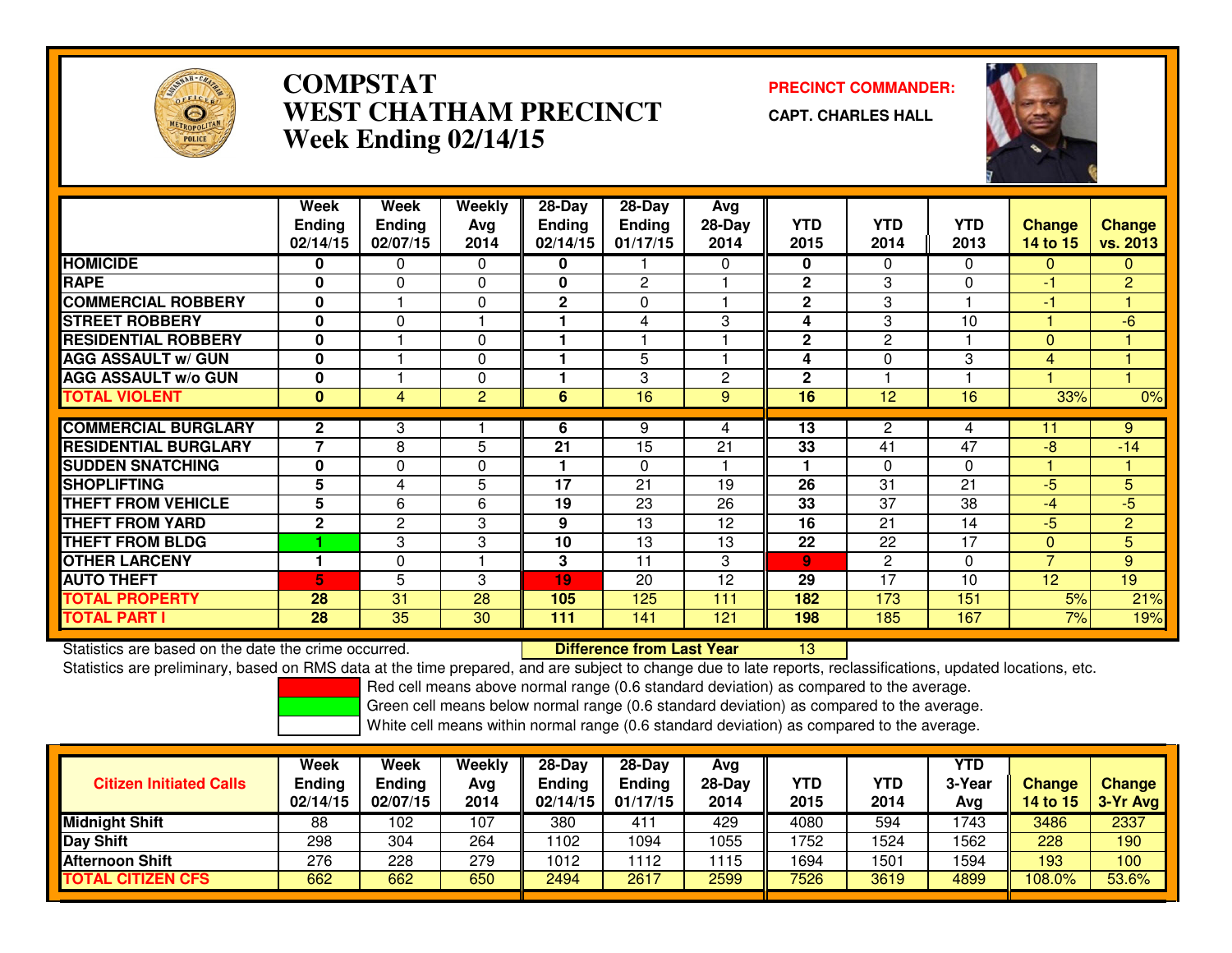

# **COMPSTAT PRECINCT COMMANDER: DOWNTOWN PRECINCTWeek Ending 02/14/15**

**CAPT. Ben Herron**



|                             | Week           | Week           | Weekly       | $28$ -Day     | $28 - Day$    | Avg      |              |              |                |                |                |
|-----------------------------|----------------|----------------|--------------|---------------|---------------|----------|--------------|--------------|----------------|----------------|----------------|
|                             | <b>Ending</b>  | <b>Ending</b>  | Ava          | <b>Ending</b> | <b>Ending</b> | $28-Day$ | <b>YTD</b>   | <b>YTD</b>   | <b>YTD</b>     | <b>Change</b>  | <b>Change</b>  |
|                             | 02/14/15       | 02/07/15       | 2014         | 02/14/15      | 01/17/15      | 2014     | 2015         | 2014         | 2013           | 14 to 15       | vs. 2013       |
| <b>HOMICIDE</b>             | 0              | 0              | $\Omega$     | 0             |               |          | 0            | $\mathbf{0}$ | $\Omega$       | $\Omega$       | $\overline{0}$ |
| <b>RAPE</b>                 | $\bf{0}$       | 0              | $\Omega$     |               | 0             |          |              |              |                | $\Omega$       | $\mathbf{0}$   |
| <b>COMMERCIAL ROBBERY</b>   | $\bf{0}$       | $\Omega$       | 0            |               |               |          | $\mathbf{2}$ | 3            | 0              | -1             | $\overline{2}$ |
| <b>STREET ROBBERY</b>       | $\bf{0}$       | 4              | $\mathbf{2}$ | 7             | 10            | 7        | 13           | 6            | 14             | $\overline{7}$ | $-1$           |
| <b>RESIDENTIAL ROBBERY</b>  | $\mathbf{0}$   | $\Omega$       | $\Omega$     | 0             | $\Omega$      | 0        | $\bf{0}$     | $\Omega$     | $\overline{2}$ | $\Omega$       | $-2$           |
| <b>AGG ASSAULT w/ GUN</b>   | $\mathbf{0}$   | 0              |              | 4             | 4             | 3        | 6            | 2            | 5              | 4              |                |
| <b>AGG ASSAULT w/o GUN</b>  | $\bf{0}$       | 0              |              |               | 5             | 3        | $\mathbf{2}$ | 6            | 10             | $-4$           | $-8$           |
| <b>TOTAL VIOLENT</b>        | $\bf{0}$       | $\overline{4}$ | 4            | 14            | 21            | 16       | 24           | 18           | 32             | 33%            | $-25%$         |
|                             |                |                |              |               |               |          |              |              |                |                |                |
| <b>COMMERCIAL BURGLARY</b>  | 0              | 0              |              |               | 4             | 3        | 3            | 4            |                | -1             | $\overline{2}$ |
| <b>RESIDENTIAL BURGLARY</b> | $\bf{0}$       | 2              | 3            | 8             | 14            | 11       | 16           | 17           | 20             | -1             | $-4$           |
| <b>SUDDEN SNATCHING</b>     | $\mathbf{0}$   | $\Omega$       | $\mathbf 0$  | $\mathbf{2}$  | 3             | 2        | 5            | 3            | 6              | $\overline{2}$ | $\blacksquare$ |
| <b>SHOPLIFTING</b>          | 4              | 4              | 4            | 15            | 15            | 18       | 25           | 37           | 21             | $-12$          | $\overline{4}$ |
| <b>THEFT FROM VEHICLE</b>   | $\overline{2}$ | 4              | 9            | 19            | 26            | 36       | 38           | 33           | 35             | 5              | 3              |
| <b>THEFT FROM YARD</b>      | 3              | 3              | 5            | 11            | 13            | 21       | 17           | 12           | 29             | 5              | $-12$          |
| <b>THEFT FROM BLDG</b>      | 4              | 4              | 5            | 16            | 17            | 21       | 24           | 33           | 26             | $-9$           | $-2$           |
| <b>OTHER LARCENY</b>        | $\bf{0}$       | $\Omega$       |              |               | 5             | 2        | $\mathbf{2}$ |              |                |                |                |
| <b>AUTO THEFT</b>           | $\mathbf{2}$   | 3              | 3            | 11            | 17            | 11       | 20           | 13           | 16             | $\overline{7}$ | $\overline{4}$ |
| <b>TOTAL PROPERTY</b>       | 15             | 20             | 31           | 84            | 114           | 125      | 150          | 153          | 155            | $-2%$          | $-3%$          |
| <b>TOTAL PART I</b>         | 15             | 24             | 35           | 98            | 135           | 141      | 174          | 171          | 187            | 2%             | $-7%$          |

Statistics are based on the date the crime occurred. **Difference from Last Year** Statistics are based on the date the crime occurred.<br>Statistics are preliminary, based on RMS data at the time prepared, and are subject to change due to late reports, reclassifications, updated locations, etc.

Red cell means above normal range (0.6 standard deviation) as compared to the average.

Green cell means below normal range (0.6 standard deviation) as compared to the average.

| <b>Citizen Initiated Calls</b> | Week<br><b>Ending</b><br>02/14/15 | Week<br><b>Ending</b><br>02/07/15 | Weekly<br>Avg<br>2014 | $28-Day$<br>Ending<br>02/14/15 | $28-Day$<br><b>Ending</b><br>01/17/15 | Avg<br>$28-Day$<br>2014 | YTD<br>2015 | <b>YTD</b><br>2014 | YTD<br>3-Year<br>Avg | <b>Change</b><br><b>14 to 15</b> | Change<br>3-Yr Avg |
|--------------------------------|-----------------------------------|-----------------------------------|-----------------------|--------------------------------|---------------------------------------|-------------------------|-------------|--------------------|----------------------|----------------------------------|--------------------|
| <b>Midnight Shift</b>          | 108                               | 104                               | 114                   | 399                            | 398                                   | 457                     | 661         | 609                | 640                  | 52                               | 21                 |
| <b>Day Shift</b>               | 217                               | 209                               | 223                   | 865                            | 820                                   | 891                     | 1359        | 1251               | 1280                 | 108                              | 79                 |
| <b>Afternoon Shift</b>         | 232                               | 240                               | 244                   | 913                            | 885                                   | 976                     | 1461        | 1243               | 1325                 | 218                              | 136                |
| <b>TOTAL CITIZEN CFS</b>       | 557                               | 553                               | 581                   | 2177                           | 2103                                  | 2324                    | 3481        | 3103               | 3245                 | 12.2%                            | 7.3%               |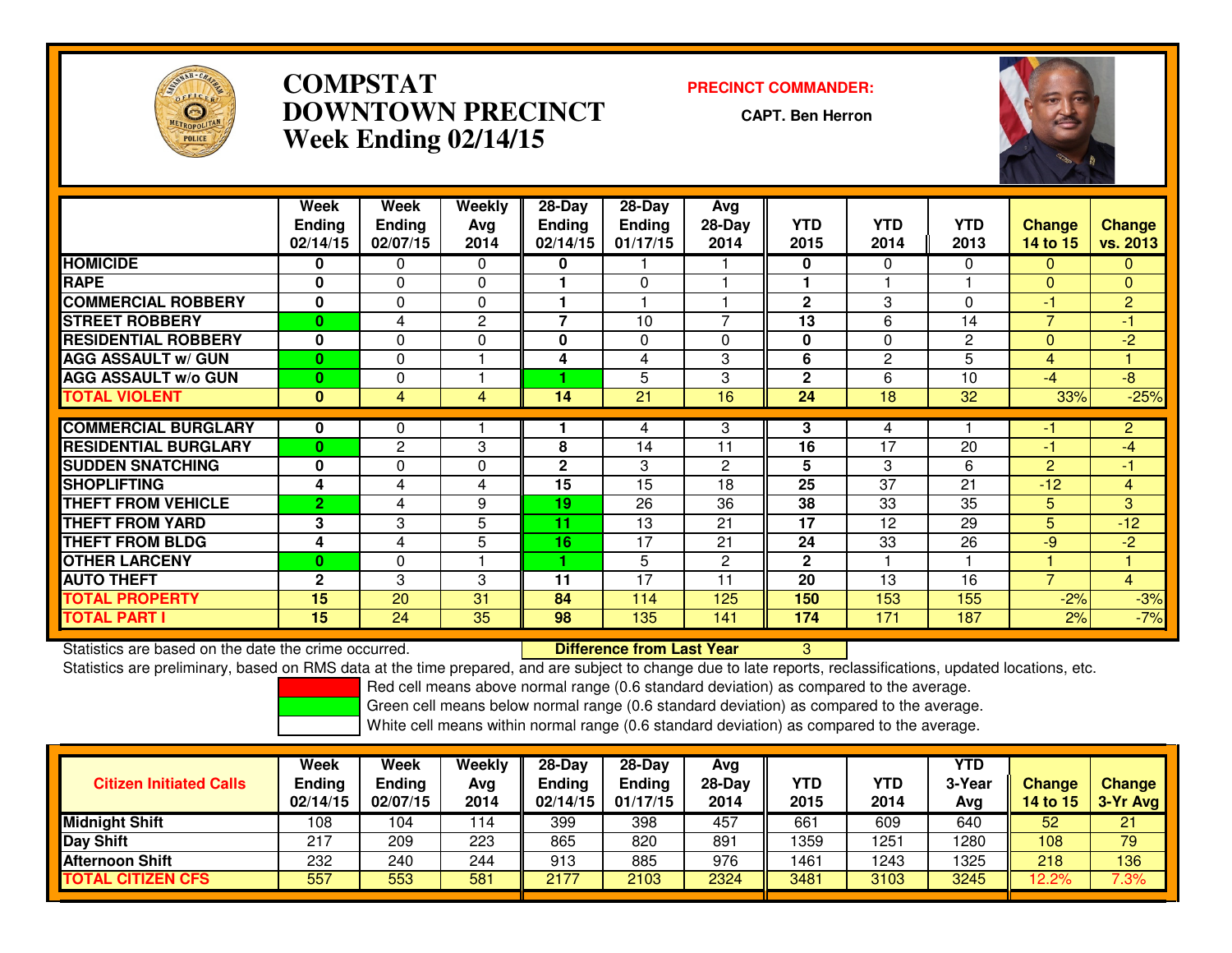

# **COMPSTATCENTRAL PRECINCT Week Ending 02/14/15**

**PRECINCT COMMANDER:**



|                             | Week           | Week          | <b>Weekly</b>  | 28-Day          | $28$ -Day     | Avg      |              |                |              |                |                |
|-----------------------------|----------------|---------------|----------------|-----------------|---------------|----------|--------------|----------------|--------------|----------------|----------------|
|                             | <b>Ending</b>  | <b>Ending</b> | Ava            | <b>Ending</b>   | <b>Ending</b> | $28-Day$ | <b>YTD</b>   | <b>YTD</b>     | YTD          | <b>Change</b>  | <b>Change</b>  |
|                             | 02/14/15       | 02/07/15      | 2014           | 02/14/15        | 01/17/15      | 2014     | 2015         | 2014           | 2013         | 14 to 15       | vs. 2013       |
| <b>HOMICIDE</b>             | 0              |               | $\Omega$       |                 |               |          | $\mathbf{2}$ | 3              | $\Omega$     | $-1$           | $\mathbf{2}$   |
| <b>RAPE</b>                 | 0              | 0             | $\mathbf 0$    | 0               | 0             |          |              | 3              |              | $-2$           | $\mathbf{0}$   |
| <b>COMMERCIAL ROBBERY</b>   | $\mathbf{0}$   | 2             | $\Omega$       | $\mathbf{2}$    | 0             |          | $\mathbf{2}$ | 5              | $\mathbf{2}$ | $-3$           | $\Omega$       |
| <b>STREET ROBBERY</b>       |                | 3             | 2              | 9               | 7             | 8        | 12           | 16             | 9            | $-4$           | 3              |
| <b>RESIDENTIAL ROBBERY</b>  | $\mathbf{0}$   | $\Omega$      | $\Omega$       | 0               | $\Omega$      | 0        | $\mathbf{0}$ | $\Omega$       |              | $\Omega$       | $-1$           |
| <b>AGG ASSAULT w/ GUN</b>   | 3              |               | $\overline{2}$ | 10 <sub>1</sub> | 4             | 6        | 12           | $\overline{7}$ | 6            | 5              | 6              |
| <b>AGG ASSAULT w/o GUN</b>  | $\bf{0}$       |               |                | $\mathbf{2}$    | 2             | 3        | 4            | 2              | 11           | $\overline{2}$ | $-7$           |
| <b>TOTAL VIOLENT</b>        | 4              | 8             | 5              | 24              | 14            | 21       | 33           | 36             | 30           | $-8%$          | 10%            |
|                             |                |               |                |                 |               |          | 7            |                |              |                |                |
| <b>COMMERCIAL BURGLARY</b>  |                | 3             |                | 6               | 3             | 4        |              | $\mathbf{2}$   | 3            | 5.             | 4              |
| <b>RESIDENTIAL BURGLARY</b> | 3              | 3             | 9              | 21              | 27            | 34       | 42           | 85             | 56           | $-43$          | $-14$          |
| <b>SUDDEN SNATCHING</b>     | $\bf{0}$       | 0             | $\Omega$       | 0               | 2             |          |              | $\Omega$       | 3            |                | $-2$           |
| <b>SHOPLIFTING</b>          | 4              | $\mathbf{2}$  | $\overline{2}$ | 9               | 0             | 8        | 9            | 9              | 14           | $\Omega$       | $-5$           |
| <b>THEFT FROM VEHICLE</b>   | 6              | 4             | 9              | 55              | 36            | 36       | 74           | 42             | 51           | 32             | 23             |
| <b>THEFT FROM YARD</b>      | $\bf{0}$       | 6             | 5              | 16              | 15            | 20       | 22           | 14             | 22           | 8              | $\mathbf{0}$   |
| <b>THEFT FROM BLDG</b>      | 3              | 2             | 4              | 17              | 12            | 18       | 29           | 23             | 25           | 6              | $\overline{4}$ |
| <b>OTHER LARCENY</b>        | $\overline{2}$ | 0             |                | 8               | 7             | 2        | 10           | $\Omega$       | $\Omega$     | 10             | 10             |
| <b>AUTO THEFT</b>           | 3              | 5             | 4              | 20              | 20            | 17       | 33           | 43             | 21           | $-10$          | 12             |
| <b>TOTAL PROPERTY</b>       | 22             | 25            | 35             | 152             | 122           | 141      | 227          | 218            | 195          | 4%             | 16%            |
| <b>TOTAL PART I</b>         | 26             | 33            | 40             | 176             | 136           | 162      | 260          | 254            | 225          | 2%             | 16%            |

Statistics are based on the date the crime occurred. **Difference from Last Year** 

Statistics are based on the date the crime occurred.<br>Statistics are preliminary, based on RMS data at the time prepared, and are subject to change due to late reports, reclassifications, updated locations, etc.

Red cell means above normal range (0.6 standard deviation) as compared to the average.

Green cell means below normal range (0.6 standard deviation) as compared to the average.

| <b>Citizen Initiated Calls</b> | Week<br><b>Ending</b><br>02/14/15 | Week<br><b>Ending</b><br>02/07/15 | Weekly<br>Avg<br>2014 | 28-Day<br><b>Ending</b><br>02/14/15 | $28-Dav$<br><b>Ending</b><br>01/17/15 | Ava<br>$28-Day$<br>2014 | <b>YTD</b><br>2015 | YTD<br>2014 | YTD<br>3-Year<br>Avg | <b>Change</b><br>14 to 15 | <b>Change</b><br>3-Yr Avg |
|--------------------------------|-----------------------------------|-----------------------------------|-----------------------|-------------------------------------|---------------------------------------|-------------------------|--------------------|-------------|----------------------|---------------------------|---------------------------|
| Midnight Shift                 | 103                               | 15                                | 116                   | 443                                 | 506                                   | 463                     | 769                | 618         | 688                  | 151                       | 81                        |
| Day Shift                      | 250                               | 265                               | 268                   | 1062                                | 013                                   | 1074                    | 1679               | 1608        | 1561                 |                           | 118                       |
| Afternoon Shift                | 290                               | 258                               | 274                   | 127                                 | 085                                   | 1098                    | '784               | 1484        | 1631                 | 300                       | 153                       |
| <b>TOTAL CITIZEN CFS</b>       | 643                               | 638                               | 659                   | 2632                                | 2604                                  | 2635                    | 4232               | 3710        | 3880                 | 14.1%                     | 9.1%                      |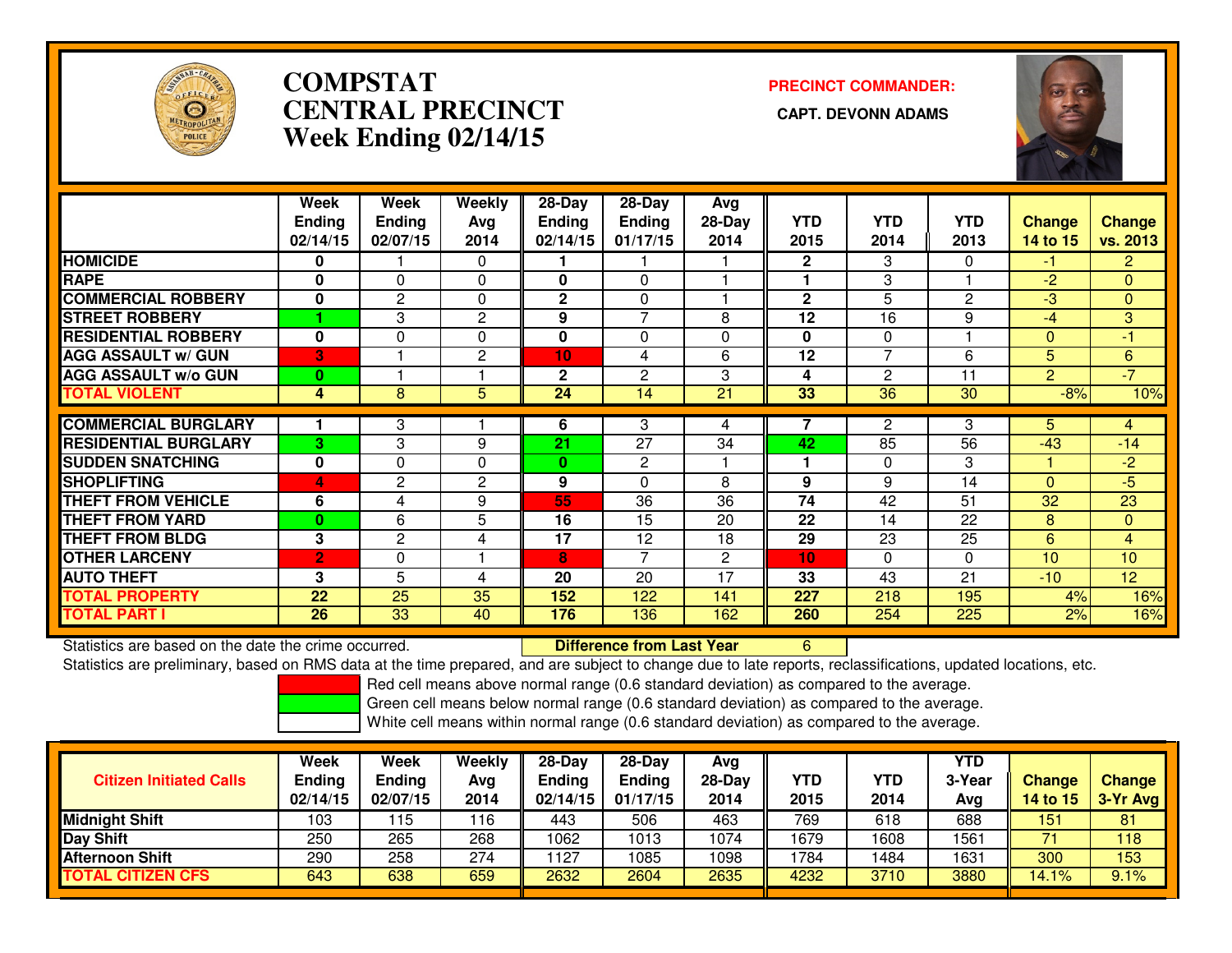

### **COMPSTAT PRECINCT COMMANDER: SOUTHSIDE PRECINCT CAPT. TERRY SHOOPWeek Ending 02/14/15**



|                             | Week<br><b>Ending</b><br>02/14/15 | Week<br><b>Ending</b><br>02/07/15 | Weekly<br>Avg<br>2014 | $28-Day$<br><b>Ending</b><br>02/14/15 | $28-Day$<br><b>Ending</b><br>01/17/15 | Avg<br>$28-Day$<br>2014 | <b>YTD</b><br>2015 | <b>YTD</b><br>2014       | <b>YTD</b><br>2013 | <b>Change</b><br>14 to 15 | <b>Change</b><br>vs. 2013 |
|-----------------------------|-----------------------------------|-----------------------------------|-----------------------|---------------------------------------|---------------------------------------|-------------------------|--------------------|--------------------------|--------------------|---------------------------|---------------------------|
| <b>HOMICIDE</b>             | $\mathbf{0}$                      | 0                                 | $\Omega$              | 0                                     | 0                                     | 0                       | 0                  | $\Omega$                 | 2                  | $\Omega$                  | $-2$                      |
| <b>RAPE</b>                 | $\Omega$                          | 0                                 | 0                     | $\bf{0}$                              | $\Omega$                              |                         | 0                  |                          |                    | -1                        | 41                        |
| <b>COMMERCIAL ROBBERY</b>   | $\bf{0}$                          | $\mathbf{0}$                      |                       | 0                                     |                                       | 3                       | $\bf{0}$           | 6                        |                    | $-6$                      | $-1$                      |
| <b>STREET ROBBERY</b>       | $\overline{2}$                    |                                   |                       | 3                                     | 4                                     | 4                       | 6                  | 8                        |                    | $-2$                      | 5                         |
| <b>RESIDENTIAL ROBBERY</b>  |                                   | 0                                 | $\Omega$              |                                       |                                       |                         |                    | $\overline{2}$           |                    | -1                        | $\mathbf{0}$              |
| <b>AGG ASSAULT w/ GUN</b>   | $\mathbf 0$                       | 0                                 | 0                     | 2                                     | 2                                     |                         | 3                  | 0                        | 3                  | 3                         | $\mathbf{0}$              |
| <b>AGG ASSAULT w/o GUN</b>  | $\bf{0}$                          | 0                                 | $\Omega$              | 0                                     | 3                                     | $\overline{c}$          | $\mathbf{2}$       |                          | 8                  |                           | 6                         |
| <b>TOTAL VIOLENT</b>        | 3                                 |                                   | 3                     | 6                                     | 11                                    | 11                      | 12                 | 18                       | 17                 | $-33%$                    | $-29%$                    |
| <b>COMMERCIAL BURGLARY</b>  | 0                                 | 2                                 |                       | 10                                    | 5                                     | 3                       | 12                 | 6                        | 4                  | 6                         | 8                         |
| <b>RESIDENTIAL BURGLARY</b> |                                   | $\overline{2}$                    | 5                     | $\overline{19}$                       | 21                                    | 18                      | 33                 | $\overline{38}$          | $\overline{55}$    | $-5$                      | $-22$                     |
|                             |                                   |                                   |                       |                                       |                                       |                         |                    |                          |                    |                           |                           |
| <b>SUDDEN SNATCHING</b>     | $\bf{0}$                          | 0                                 | $\Omega$              | $\bf{0}$                              | 0                                     |                         | 0                  | 0                        | $\Omega$           | $\Omega$                  | $\mathbf{0}$              |
| <b>SHOPLIFTING</b>          | 16                                | 10                                | 13                    | 49                                    | 60                                    | 51                      | 81                 | 86                       | 72                 | $-5$                      | 9                         |
| <b>THEFT FROM VEHICLE</b>   | 7                                 | 6                                 | 7                     | 27                                    | 26                                    | 27                      | 45                 | 57                       | 80                 | $-12$                     | $-35$                     |
| <b>THEFT FROM YARD</b>      | $\bf{0}$                          | $\overline{2}$                    | $\overline{2}$        | 7                                     | 5                                     | 9                       | 11                 | 12                       | 13                 | -1                        | $-2$                      |
| <b>THEFT FROM BLDG</b>      | 3                                 | 4                                 | 4                     | 13                                    | 17                                    | 17                      | 21                 | 24                       | 20                 | $-3$                      |                           |
| <b>OTHER LARCENY</b>        | $\overline{2}$                    | 0                                 |                       | 4                                     |                                       | 2                       | 5                  | $\overline{\phantom{a}}$ | 3                  | $-2$                      | $\overline{2}$            |
| <b>AUTO THEFT</b>           | 4                                 | 4                                 | $\overline{c}$        | 18                                    | 10                                    | 8                       | 23                 | 13                       | 18                 | 10                        | 5                         |
| <b>TOTAL PROPERTY</b>       | 33                                | 30                                | 34                    | 147                                   | 145                                   | 136                     | 231                | 243                      | 265                | $-5%$                     | $-13%$                    |
| <b>TOTAL PART I</b>         | 36                                | 31                                | 37                    | 153                                   | 156                                   | 148                     | 243                | 261                      | 282                | $-7%$                     | $-14%$                    |

Statistics are based on the date the crime occurred. **Difference from Last Year** 

-18

Statistics are preliminary, based on RMS data at the time prepared, and are subject to change due to late reports, reclassifications, updated locations, etc.

Red cell means above normal range (0.6 standard deviation) as compared to the average.

Green cell means below normal range (0.6 standard deviation) as compared to the average.

| <b>Citizen Initiated Calls</b> | <b>Week</b><br><b>Ending</b><br>02/14/15 | Week<br><b>Ending</b><br>02/07/15 | Weekly<br>Avg<br>2014 | $28-Dav$<br><b>Ending</b><br>02/14/15 | $28-Dav$<br><b>Ending</b><br>01/17/15 | Ava<br>28-Dav<br>2014 | YTD<br>2015 | YTD<br>2014 | YTD<br>3-Year<br>Ava | <b>Change</b><br>14 to $151$ | <b>Change</b><br>3-Yr Avg |
|--------------------------------|------------------------------------------|-----------------------------------|-----------------------|---------------------------------------|---------------------------------------|-----------------------|-------------|-------------|----------------------|------------------------------|---------------------------|
| <b>Midnight Shift</b>          | 92                                       | 98                                | 91                    | 368                                   | 400                                   | 363                   | 630         | 521         | 547                  | 109                          | 83                        |
| <b>Day Shift</b>               | 304                                      | 266                               | 259                   | 131                                   | 991                                   | 1038                  | 752         | 1505        | 1561                 | 247                          | 191                       |
| <b>Afternoon Shift</b>         | 254                                      | 263                               | 259                   | 1029                                  | 1074                                  | 1034                  | 1670        | 1487        | 1531                 | 183                          | 139                       |
| <b>TOTAL CITIZEN CFS</b>       | 650                                      | 627                               | 609                   | 2528                                  | 2465                                  | 2435                  | 4052        | 3513        | 3639                 | 15.3%                        | 1.3%                      |